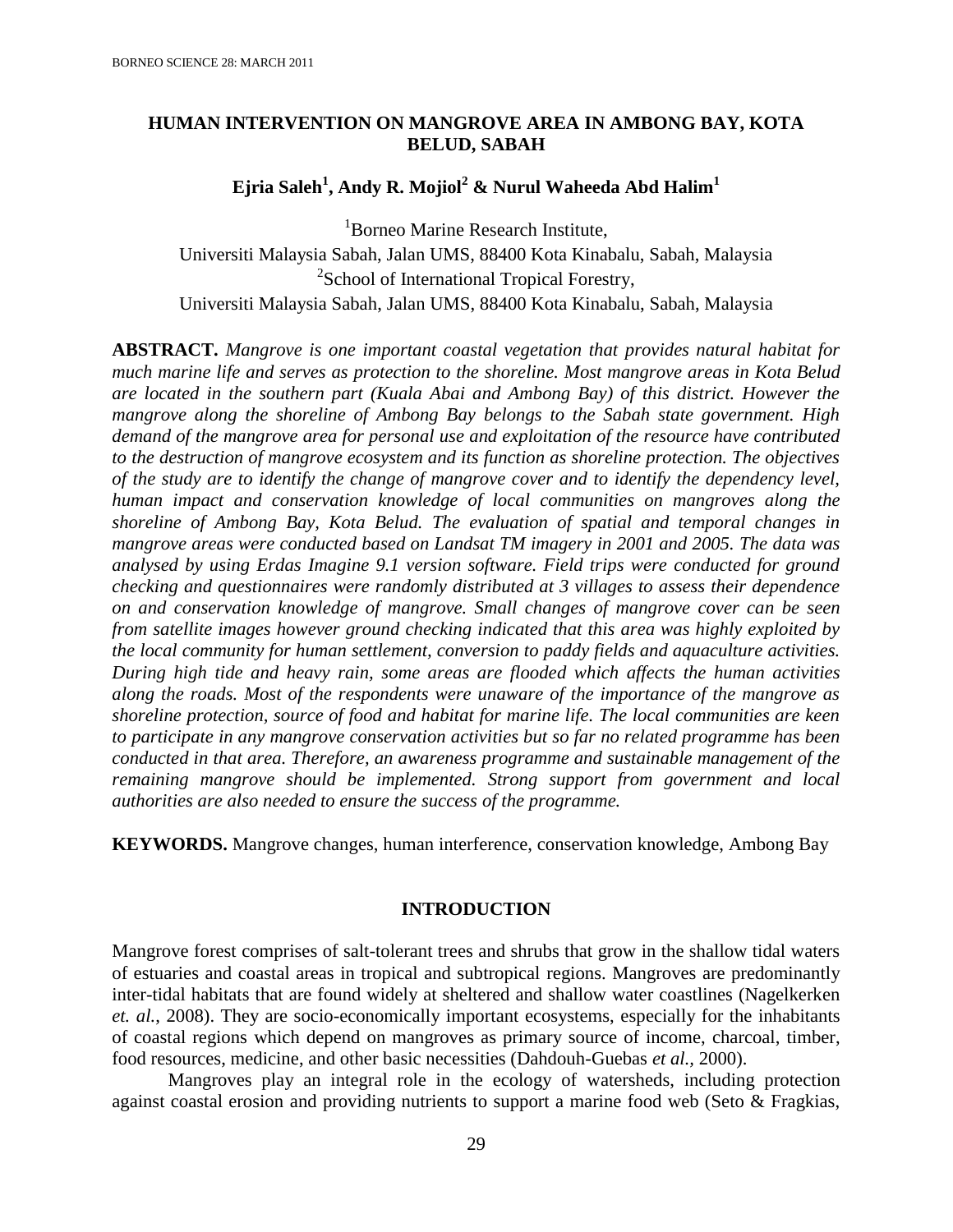2007). In recent years, the pressure of increasing population, the resulting expansion of agricultural land and industrial area as well as urban development have caused a significant decrease of the Sabah's mangrove resource. Mangrove ecosystems and its associate marine life species can be threatened by various forms of human pressure such as pollution and reclamation (Farnsworth & Ellison, 1997; Hamilton & Snedaker, 1984). Most of the mangrove areas in Kota Belud are located in the southern part of the district such as Kuala Abai and a long the shoreline of Ambong Bay. The objectives of this study are to identify the change of mangrove cover and human impacts on the mangrove area in Ambong Bay, Kota Belud, Sabah. The study is also to assess the level of dependency on mangrove products and conservation knowledge level of the coastal communities.

# **STUDY AREA**

Ambong Bay is located in the Southern part of Kota Belud, Sabah (Figure 1). It is a semienclosed area and the inner part of the bay is fringed by mangroves while the outer part is formed by beautiful sandy beach. The bay is shared and governed by the Kota Belud and Tuaran Districts. Kg. Baru-Baru is under Tuaran District and Kg. Ambong, Kg. Igot and Kg. Tolus Kota Belud District. The number of houses scattered between Kg. Igot and Kg. Ambong is estimated less than 50 houses. Growing population has contributed to water shaded clearing for agriculture and mangrove intervention for human settlement.



**Figure 1. Location of the villages (marked in red) involved in the study.**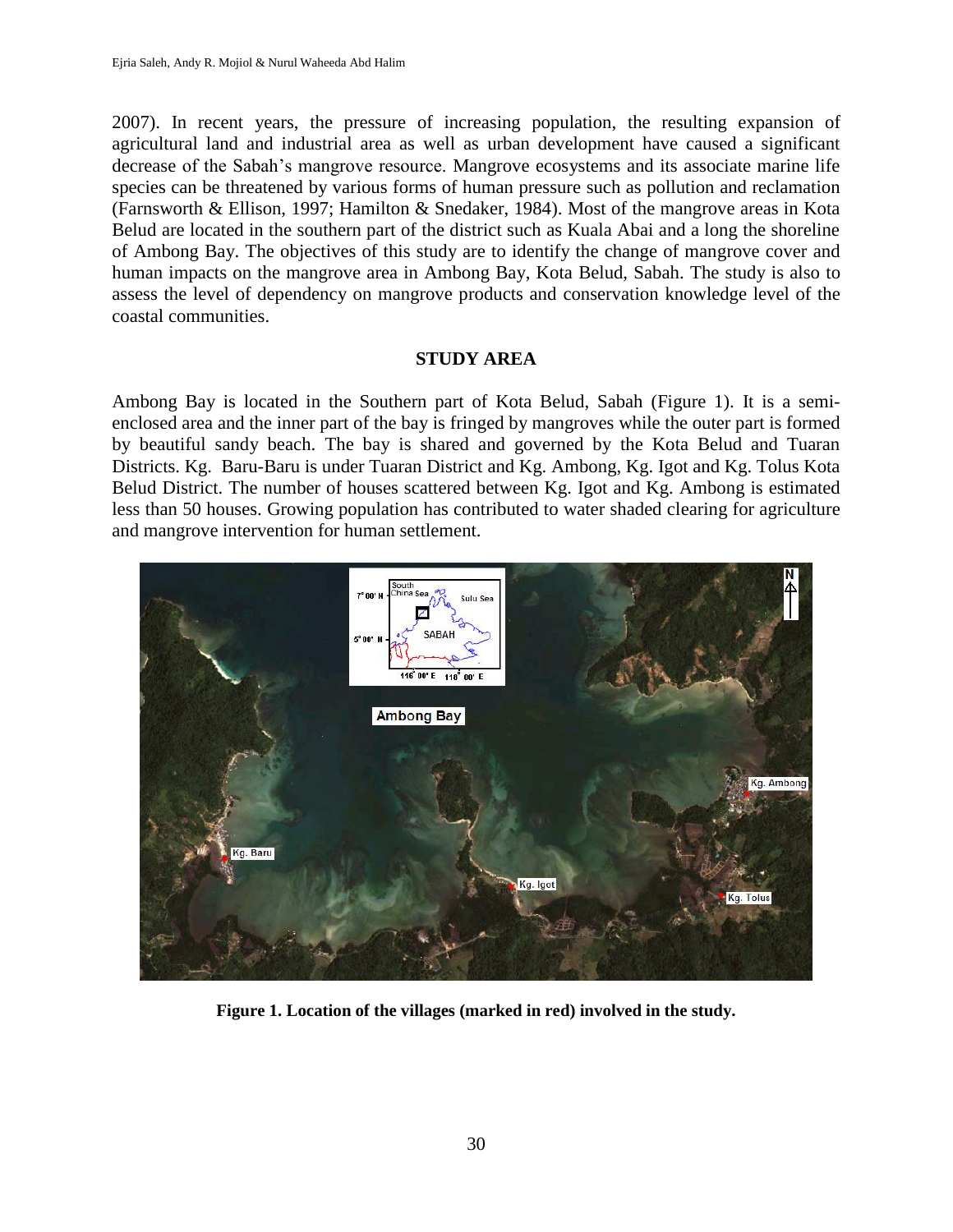#### **MATERIAL AND METHOD**

The large mangrove cover in Ambong Bay were detected by using remote sensing data derived from Landsat Thematic Mapper Plus (TM) in 2001 and 2005. The images selected are the best image that is available for this area in Borneo Marine Research Institute collection. These images were used to identify changes of mangrove cover in these particular years. The images were analysed by using Erdas Imagine 9.1 version software. Field survey of mangrove was also conducted in January and March 2008 to observe the decline of mangrove cover along the coastline of Ambong Bay. The survey was conducted along the road from Kg. Ambong to Kg. Baru-Baru (Tuaran District). The coordinates at each sampling point were recorded and transferred into Google Earth map for mapping purposes. The findings of the fieldwork were compared with the remote sensing data.

Data on the level of dependence and knowledge to mangroves as well as general idea of mangrove cover changes were conducted through surveys and interviews. Semi-structured questionnaires were distributed to 43 coastal communities of different background (government servant, non-governmental, farmers, and fishermen) in the three coastal villages (Kg. Ambong, Kg. Igot and Kg. Tolus) visited during the field trip. Emphasis was highlighted on Local Ecological Knowledge (LEK) data collection. Interviews were also conducted at weekend market in Kota Belud on 3 September 2008 to get some idea of fish landing and mangrove related product sourced from Ambong Bay. Annual Fisheries Statistics from 1992 to 2004 were referred to relate the fish landing from these villages.

#### **RESULTS AND DISCUSSIONS**

#### **Mangrove Area**

The Landsat images revealed that there was a change of mangrove cover around Ambong Bay from 2001 to 2005 (Figure 2). Results showed that the mangrove areas along the road have clearly decreased. However based on these results, it is hard to estimate the exact mangrove cover change due to resolution of the image and the study area is relatively small. Some part of the images was blocked by the cloud cover. Based on mangrove cover detected through field observation and information gathered from the interviews, human intervention of the mangrove area is drastically increased after the construction of the road. Since the entire mangrove is located on the state land, the local community is free to develop and it is allowed to apply for land title through Land and Survey Department, Sabah. Mangrove area that 60 m from shoreline is considered under the jurisdiction of Department of Drainage and Irrigation and reserve as a buffer zone.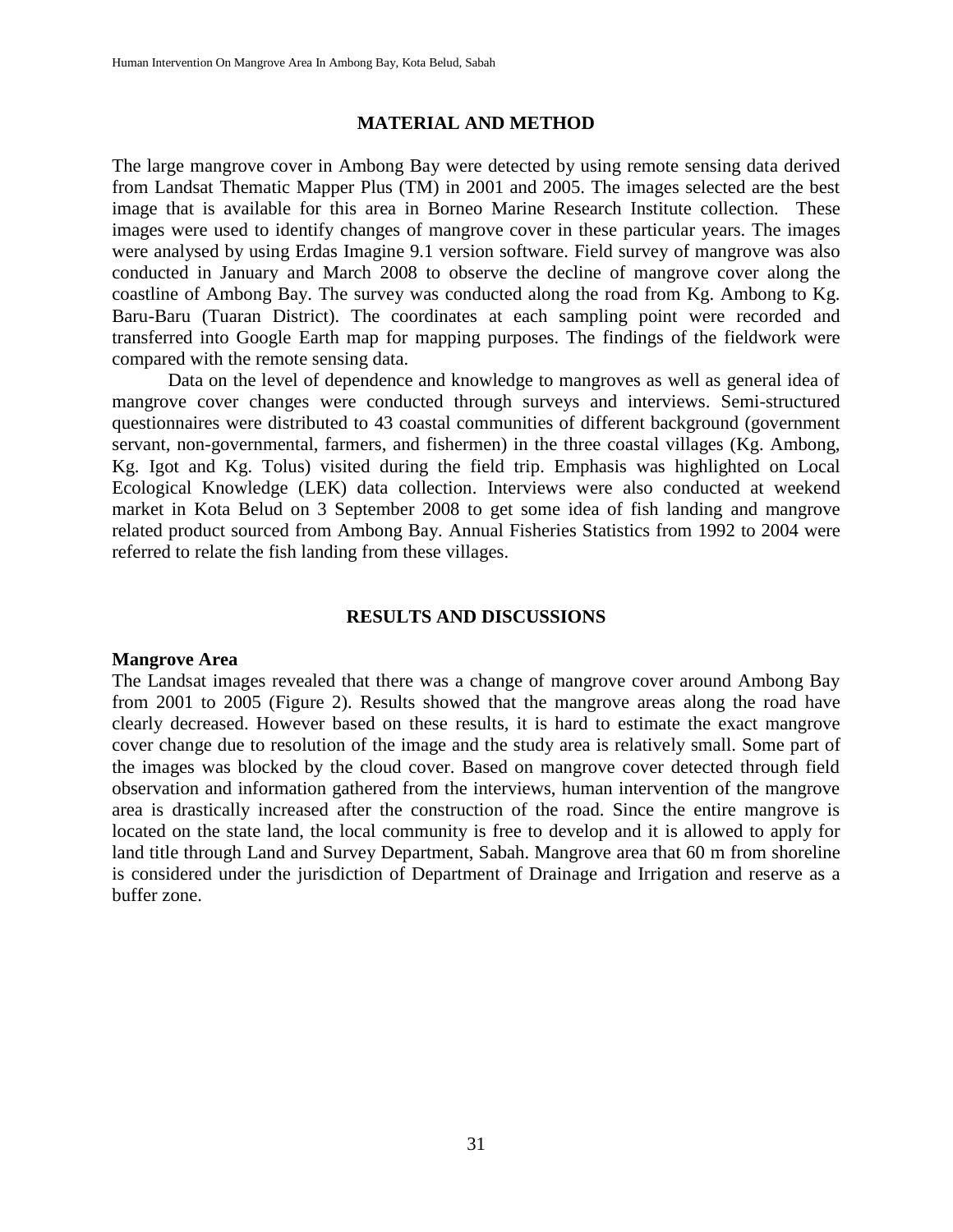

**Figure 2. Condition of mangrove cover between2001 and 2005.**

A small part of mangrove area was affected by road construction from Kg. Ambong to Kg Igot Baru in the 1970s. The size of cleared mangrove is increasing yearly (Figure 3). Most of the undisturbed mangrove area is near the shoreline that gazette as a buffer zone by the government. The farmers developed the inland side of the road for paddy field after access of seawaters was limited by the road (Figure 4a). The road allowed easy access to the mangrove area for charcoal and firewood. The villagers were dependent on mangrove for firewood before the supply of electricity was available to this area while the wood from the mangrove was widely used for fishing and housing materials. Since 1990s, huge mangrove areas were cleared for human settlement along the road especially in Kg. Ambong (Figure 4b), Kg. Tolus and Kg. Baru Baru (Figure 4c). Mangrove areas were also reclaimed for housing and aquaculture activities (Figure 4d). Dahdouh-Guebas *et al.* (2005) reported that mangrove suffered from direct impacts such as cutting and often regarded as unpleasant environments with little intrinsic value.

Mangrove in Kg. Tolus and Kg. Igot was cleared for large aquaculture farm (Figure 4d). Currently, almost all aquaculture ponds are abandoned and unattended. Respondents from Kg. Tolus (28.6%), Kg. Ambong (7.1%) and Kg. Igot (33.3%) agreed that mangrove reclaimed for human settlement and agriculture activities. Primavera (2006) stated that conversion of mangrove area to aquaculture contributes to habitat loss, habitat modification and release of wastes. Aquaculture activities also contribute to high salinity in the soils and destroy the nutrients balance through the accumulation of sodium chloride. Increase in salinity in the buffer zone and over extraction of resources also creates serious threat to mangrove.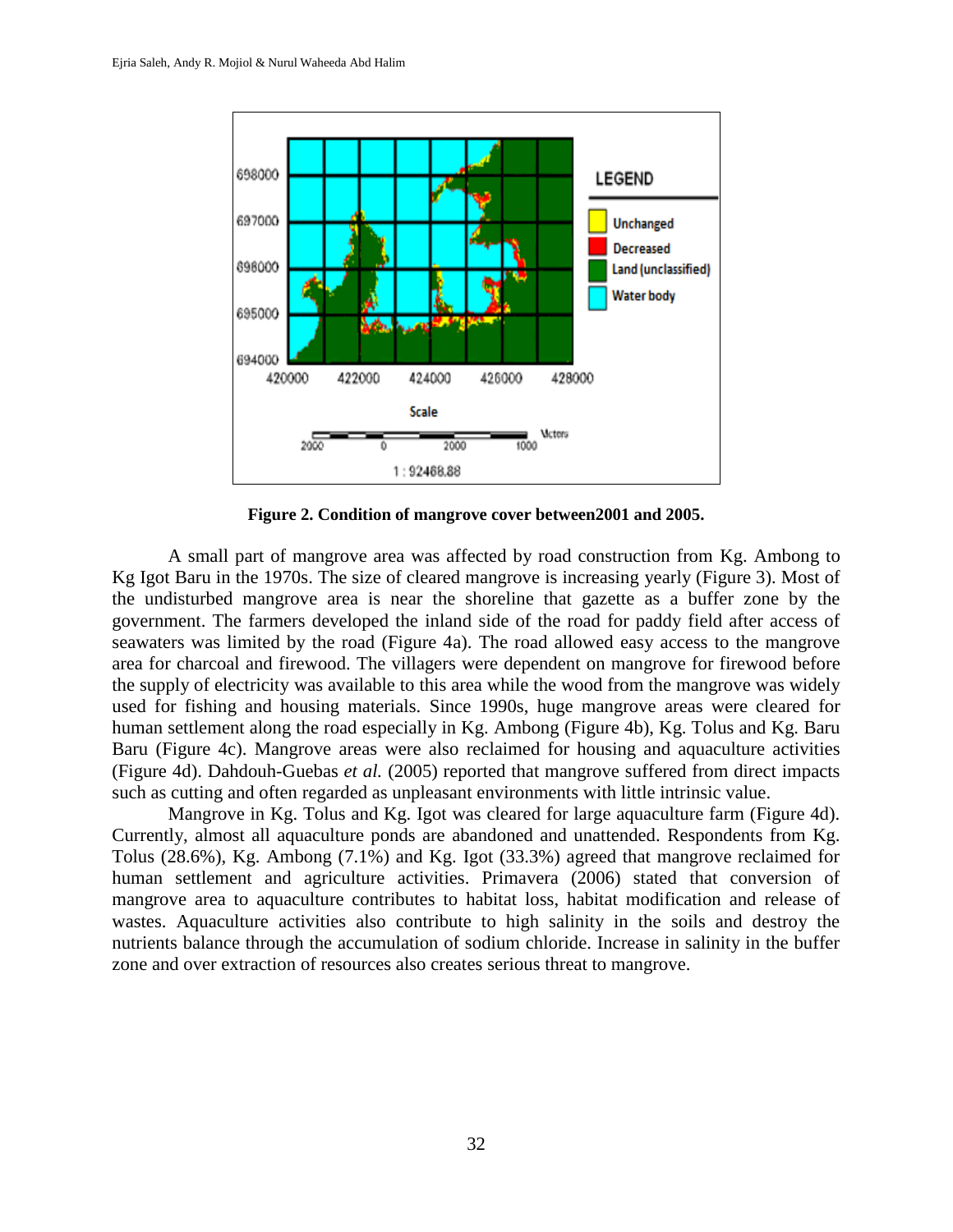

**Figure 3. Status of mangrove area surrounding Ambong Bay, Kota Belud in 2008.**

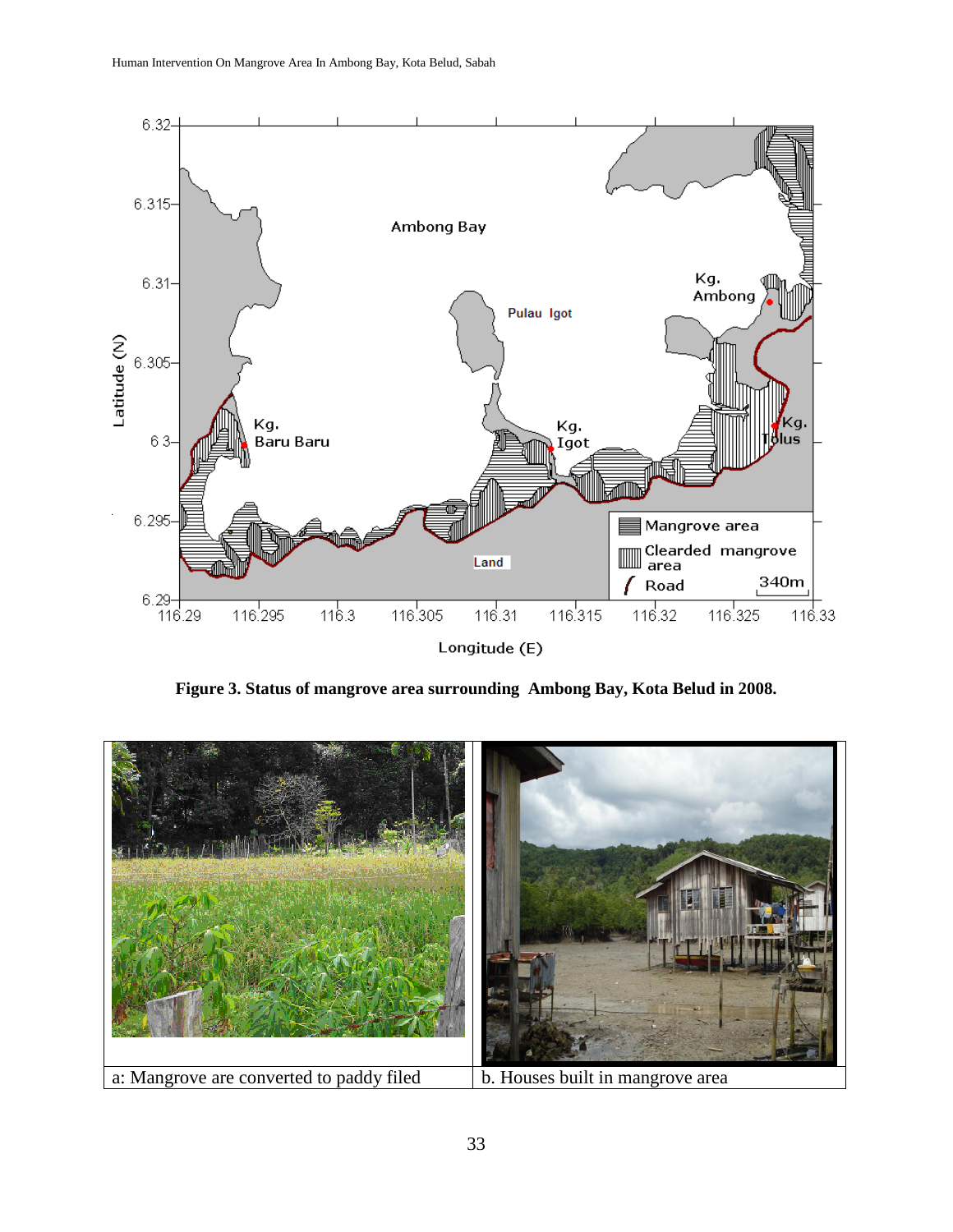

**Figure 4. Threats of mangrove area in Ambong Bay.**

# **Dependence and Knowledge of Local Community to Mangroves**

There were 43 respondents from different villages around Ambong Bay. All respondent are male with age ranged from 21 to 60 years and are permanent residents to the village. Ten respondents work as fulltime and 20 as part time fishermen. Other respondents are working as government servants and/or farmers. Two respondents did not know or do not care about the mangrove changes. Most of the respondents working as fishermen usually sell their daily catch at the fish market in Kota Belud.

There were 36 respondents that claimed that mangrove forests have decreased in size. Most of the villagers in Ambong worked as government servants or run their own business. However, they are still depending on mangrove products and work as fishermen or farmers as their part time job. Since mangrove dependence in Kg. Ambong is high, the respondents were expecting that the mangrove cover will be continuously decreased. Increasing human populations demand more space for their housing area. Currently, houses are already built within the mangrove area (Figure 3b).

All of the respondents in Kg. Tolus claimed that mangrove products were less important because most of the villagers are farmers. The villages in Kg. Tolus only collect mangrove products (firewood and wood products) during special events or celebrations (e.g harvest festival). Respondents in Kg. Igot claimed that mangrove and its products were very important to their livelihood. Severe erosion is observed at sandy beach near Pulau Igot where there is no mangrove trees to protect the shoreline from strong winds and high tides. Signboard put up by the villagers was seen near the road side to protect the mangrove area from illegal mangrove cutting (Nurul Waheeda, 2008). The respondents from this village stated that the mangrove replanting is needed to protect the shoreline from strong wind and waves which have affected that area.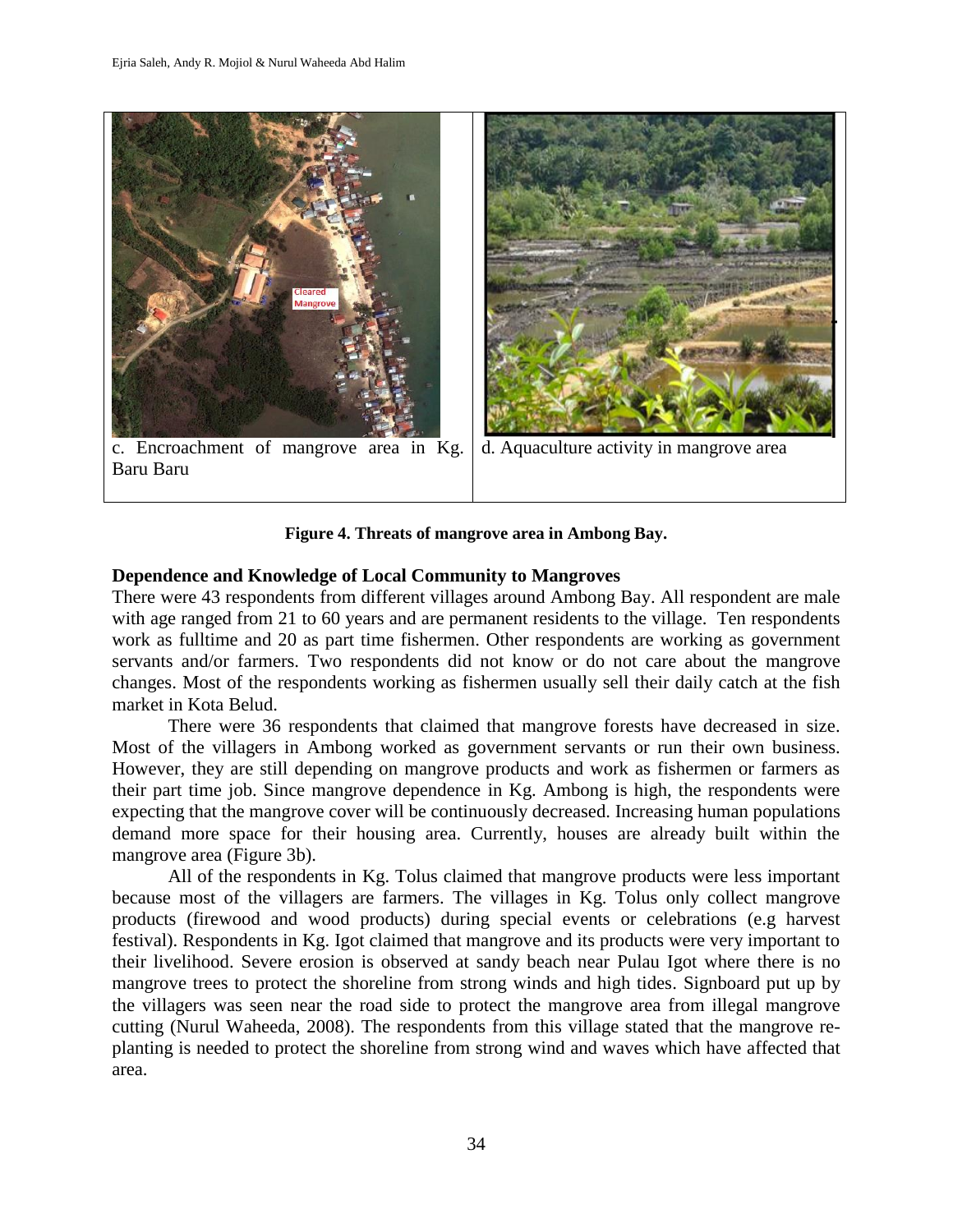#### **Decline of Fish Landing**

According to the Annual Fisheries Statistics from 1992 to 2004, increase in number of fishermen in Kota Belud district may have contributed to the decline of marine fish landing since 1997 (DOFS, 2008: Nurul Waheeda, 2008). Fishes such as seabass (*Lates calcarifer*), rabbit fish (*Siganus* spp*.*), mullet (*Mugil* spp*.*) and Indo-pacific tarpon (*Megalops cyprinoides*) are among the marine species that directly or indirectly depend on mangrove. Seabass landing were only 2.81 and 1.92 metric tonnes in 1999 and 2000, respectively. The mangrove crab (*Scylla* spp*.)* and mangrove clam (*Polymesoda* sp*)* which live in mangrove areas were also declined in some years. Decrease fish landing would give some idea of high pressure on fisheries resources and mangrove loss in the district.

# **Weekend Market Visit**

The fishermen from Kg. Baru Baru and Kg. Ambong sell their fish in Kota Belud market. Most of fish are pelagic fish. However, reef fishes and mangrove related fishes are common but in small sizes and numbers compared to pelagic fish. The fisher monger in the market recalled that the sizes of fishes caught now are smaller compared to in the 1980's. Mangrove bark and mangrove clams were also sold in the weekly market but not from Ambong Bay area. However, it was reported that the mangrove bark was also collected in Kg. Tolus for local consumption in the past.

# **Mangrove Conservations Knowledge**

High numbers of respondents (86%) are showing interest to participate in mangrove conservation program. Mangrove dependency affects the locals' response on mangrove conservation activities. Degree of mangrove dependency is major causative factor in active participation of households from villages in conservation efforts. Villages which are highly dependent on the mangrove and its products will definitely have interest in conservation activities. Twenty six respondents were expecting the mangrove area will decrease and disappear soon if no action is taken. Other respondents (17 respondents) either do not care or do not know about what to expect from the mangrove.

The mangrove cover in Ambong Bay is declining due to human intervention. The major threats are clearing of mangrove forest for human settlement, aquaculture and agriculture activities. The mangrove areas are also declining due to natural events such high tides and strong winds. Uncontrolled exploitation of mangrove areas as marine habitats and fisheries resources may cause further declining of fish landing in the future. Also, the coastal villages may directly be exposed to natural disaster if continuous degradation of mangrove forest occurs. Planning and management of coastal areas need to be highlighted to the local authorities so that degradation of mangrove due to anthropogenic pressure can be minimised. Educational and awareness programme related to mangrove conservation should be conducted in this area since the majority of the respondents are willing to participate in mangrove conservation activities. This is important to improve their level of knowledge related to mangrove decline that affects the incomes of the fishermen and exposes the village to natural disasters.

#### **ACKNOWLEDGEMENTS**